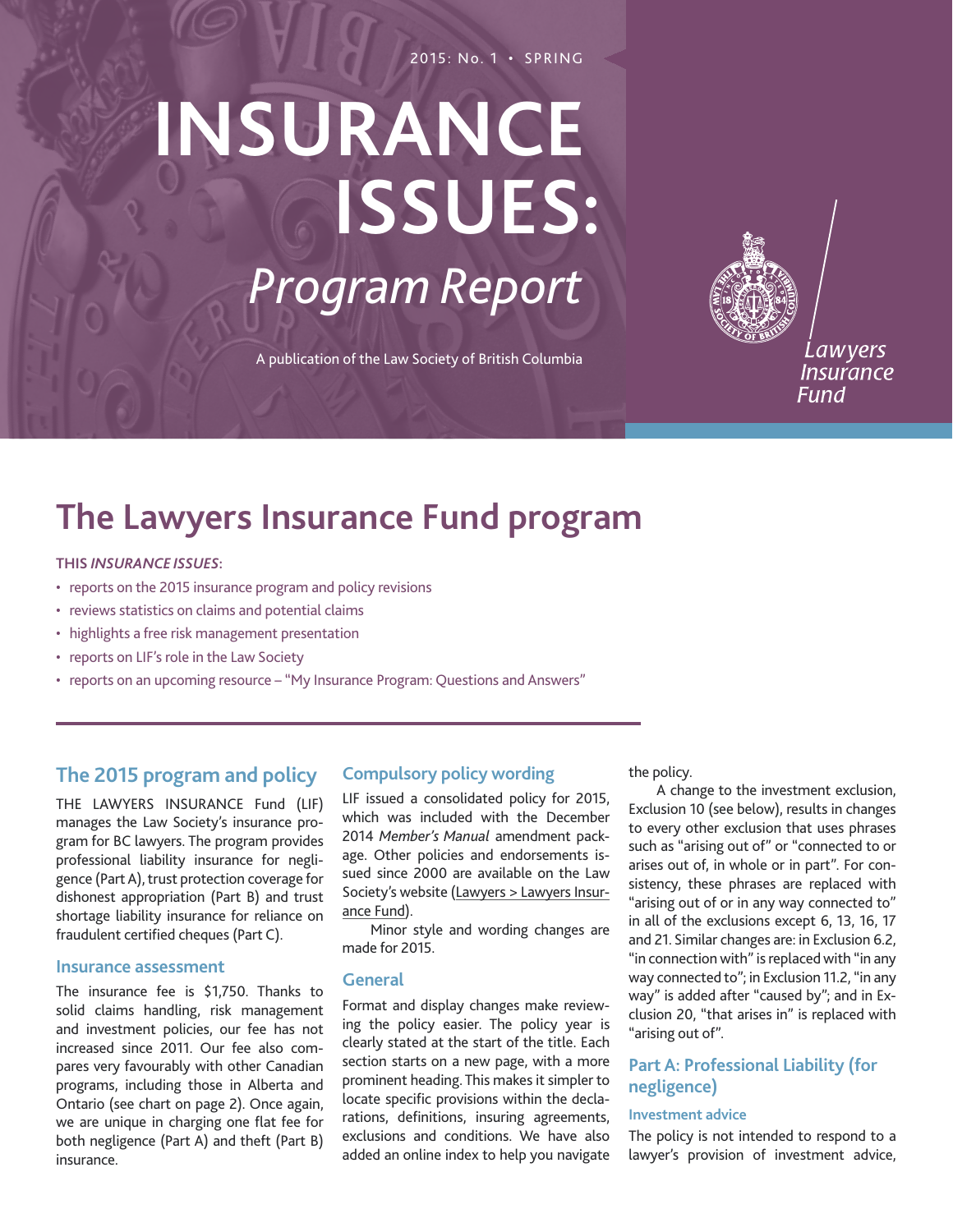## **lawyers insurance fund**

unless as a direct consequence of providing professional services. To better clarify that intent, the words "or in any way connected to" are added to the investment exclusion, Exclusion 10.

#### **Tendering the defence**

Occasionally, a lawyer will refuse to settle a claim despite defence counsel's recommendation, based on the risk of an adverse judgment at trial. To avoid the undue risk to the fund of ultimately paying in excess of a recommended settlement, it may be appropriate to invoke Insuring Agreement A 2.1.2. It gives us the option of settling in any event, or capping the amount of our exposure and tendering the defence to the lawyer. If we invoke the second option and the lawyer is found liable, the lawyer must pay any amount in excess of that for which we could have settled. The Insuring Agreement is revised to require the lawyer to post security for that excess amount. Some claims will be easily quantified, but in others we will need to exercise our judgment as to the appropriate amount.

This revision avoids the possibility that a claimant will be left without recourse if the lawyer is unable to pay any excess amount.

#### **Declining a defence**

In theory, the insurer could be obliged to pay defence costs in relation to a claim that, even if successful, would not fall within the policy's broad coverage. This is because the pleadings may trigger a duty to defend even for a claim to which the policy was not intended to respond. To cure this anomaly, Insuring Agreement A2.8 is added. It allows us to decline to defend when we have reasonable grounds to do so, despite the pleadings, and introduce at an arbitration the evidence on which our position is based. Through this new provision, we can protect the fund from the risk of payments in relation to a claim that the policy does not cover.

## **Part B: Trust Protection (for dishonest appropriation)**

As Part B does not respond to claims brought against those lawyers who are Canadian legal advisor members of the Law Society, a small change to that definition was needed to clarify that the category includes members of the Barreau du Quebec (see Mobility – update below).

#### **Mobility – update**

The National Mobility Agreement 2013,

2014 INSURANCE PREMIUMS

*Reminder to lawyers If you become aware of a mistake or someone has suggested you made one, or you face any circumstance that could reasonably be expected to lead to a claim, however unmeritorious, you must give written notice immediately. [Report a claim or po](http://www.lawsociety.bc.ca/page.cfm?cid=202&t=Reporting-a-claim)tential claim*

once implemented, will allow BC lawyers to practise law as members of the Barreau du Quebec, insured in both jurisdictions. Reciprocity means that the Canadian legal advisor category of membership for members of the Barreau will become unnecessary. A small change to the definition of "Canadian legal advisor" was required for Part B purposes, as noted above.

Once implemented, LIF's online information on [mobility within Canada](http://www.lawsociety.bc.ca/page.cfm?cid=215&t=Mobility-within-Canada) will be updated.

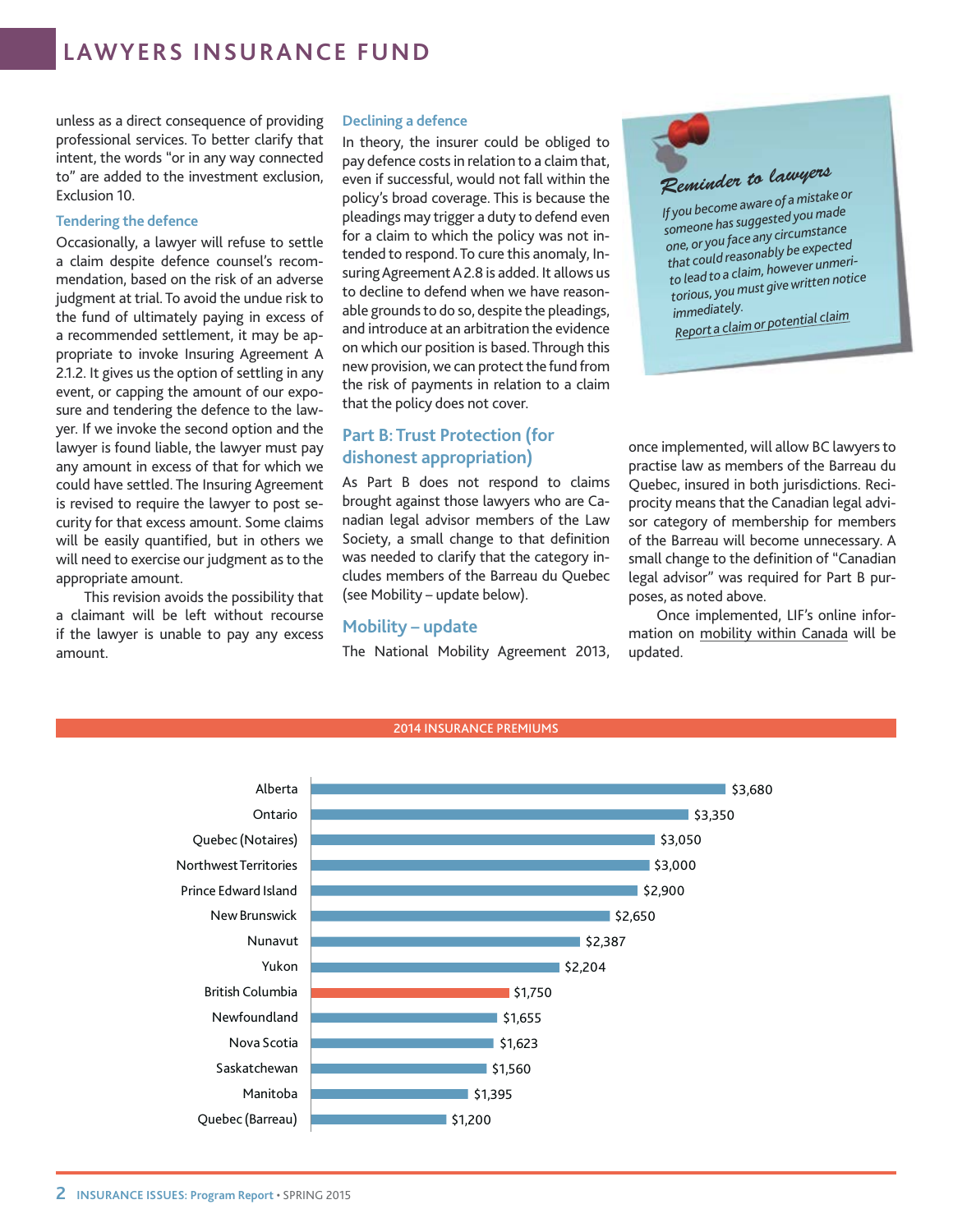## **A review of claim and potential claim reports**

## **Part A (negligence)**

The chart on page 4 shows the number of reports and their frequency (reports divided by insured lawyers) over the past five years. The two charts on page 5 provide more information about the specific claims experience in 2014 based on area of law. The first chart shows the percentage of reports generated by the different areas of practice. *Civil litigation – plaintiff* and *Motor vehicle – plaintiff* continue to account for one third of all reports, likely the result of the higher risk to lawyers practising in this area of missing a deadline or facing a "settler's remorse" claim. The second chart shows the areas of practice according to severity – the actual or expected cost of reports. The impact of the recession appears to be abating. For the first year since 2011, the conveyancing and commercial areas of law accounted for 40%, reduced from 50%, of all dollars spent or reserved.

*Last year marked the 10-year anniversary of the Law Society's shift from a compensation fund to an insurance model for compensating innocent victims of lawyer theft. For a summary of a decade's worth of claims experience and performance ratings, read our special report ["Trust Protection Coverage: the first ten](http://www.lawsociety.bc.ca/docs/publications/insurance/LIF-TPC-report.pdf) [years](http://www.lawsociety.bc.ca/docs/publications/insurance/LIF-TPC-report.pdf)."*

## **Part B (theft)**

Since this coverage was introduced in May 2004, total compensation of \$890,800 has been paid relating to 63 claims involving 17 different lawyers. Given the 8,000 or so lawyers in private practice, our claims experience continues to demonstrate the very small number of lawyers involved in misappropriations.

In 2014, two claims were paid on behalf of two different lawyers, totalling approximately \$132,900:

• a payment of \$51,100 was made on behalf of a lawyer who acted for a client in relation to mortgage security and misappropriated repayment funds received from the borrower;

• a payment of \$81,800 was made on behalf of a lawyer who accepted and kept a retainer to defend criminal matters. The lawyer did not provide enough services to justify the amount kept.

The first lawyer is no longer a member of the Law Society, and the second is deceased.

Other claims in 2014 were either withdrawn or abandoned by the claimants or did not involve misappropriation by a member of the Law Society. In the remaining reports, the claimants are not actively pursuing a Part B claim, or we are not yet in a position to determine if the claim is properly payable. In 2014, we sued the former lawyer in relation to the first paid claim referenced above and recovered \$51,100. An additional \$2,400 was recovered from another former member.

Last year marked the 10-year anniversary of the Law Society's shift from a compensation fund to an insurance model for compensating innocent victims of lawyer theft. For a summary of a decade's worth of claims experience and performance ratings, read our special report ["Trust Protection](http://www.lawsociety.bc.ca/docs/publications/insurance/LIF-TPC-report.pdf) [Coverage: the first ten years](http://www.lawsociety.bc.ca/docs/publications/insurance/LIF-TPC-report.pdf)."

## **Part C (trust shortage liability)**

Last year, we noted that LIF had not paid any claims relating to the "bad cheque" scam since Part C insurance was introduced in 2012, and wondered if we could make it a hat-trick. We did, thanks to you, making it three years in a row of avoiding any payments of good money out of trust on the strength of a phony certified cheque or similar instrument. If lawyers continue to take appropriate steps to avoid getting caught by reviewing the [comprehensive risk man](http://www.lawsociety.bc.ca/page.cfm?cid=2400&t=Bad-cheque-scam)[agement material](http://www.lawsociety.bc.ca/page.cfm?cid=2400&t=Bad-cheque-scam) published on the "bad cheque scam" – including the list of names and documents used by fraudsters in BC – and reading the Law Society's email fraud alerts, we're on track for a fourth Part C claims-free year.

## **LIF's role in the Law Society**

A Law Society initiative to ensure that it continues to improve in delivering on its regulatory responsibilities was to examine the relationship between the Law Society as the regulator of lawyers and the Law Society as the insurer of lawyers. The Rule of Law and Lawyer Independence Advisory Committee completed its review of the issue, and prepared a report with recommendations that was considered by the Benchers in 2013. A working group was created to consider the options presented in the report, and met several times in 2014.

*Last year, we noted that LIF had not paid any claims relating to the "bad cheque" scam since Part C insurance was introduced in 2012, and wondered if we could make it a hat-trick. We did, thanks to you, making it three years in a row of avoiding any payments of good money out of trust on the strength of a phony certified cheque or similar instrument.*

The recommendations of that working group are expected to go to the Benchers for their consideration this spring.

We expect the recommendations will focus on strengthening and bringing clarity to the separate and operational independence of the Law Society's discipline and insurance functions. If accepted, they will lead to the implementation of various operational steps that will more clearly separate and distinguish the professional conduct and discipline functions from the insurance functions of the Law Society. As noted below, any resulting operational changes that will affect our insured lawyers will be referenced in "My Insurance Program: Questions and Answers."

## **"My Insurance Program: Questions and Answers"**

In the past two years, we've added two helpful online resources for lawyers. "My [Insurance Policy: Questions and Answers](http://www.lawsociety.bc.ca/page.cfm?cid=2737&t=My-Insurance-Policy:-Questions-and-answers)" gives important information ranging from how much the policy pays to how retired lawyers are protected. It explains clearly what's covered and what's not, and details your responsibilities as an insured lawyer. ["My Claim: Questions and Answers](http://www.lawsociety.bc.ca/page.cfm?cid=3879&t=My-Claim:-Questions-and-answers)"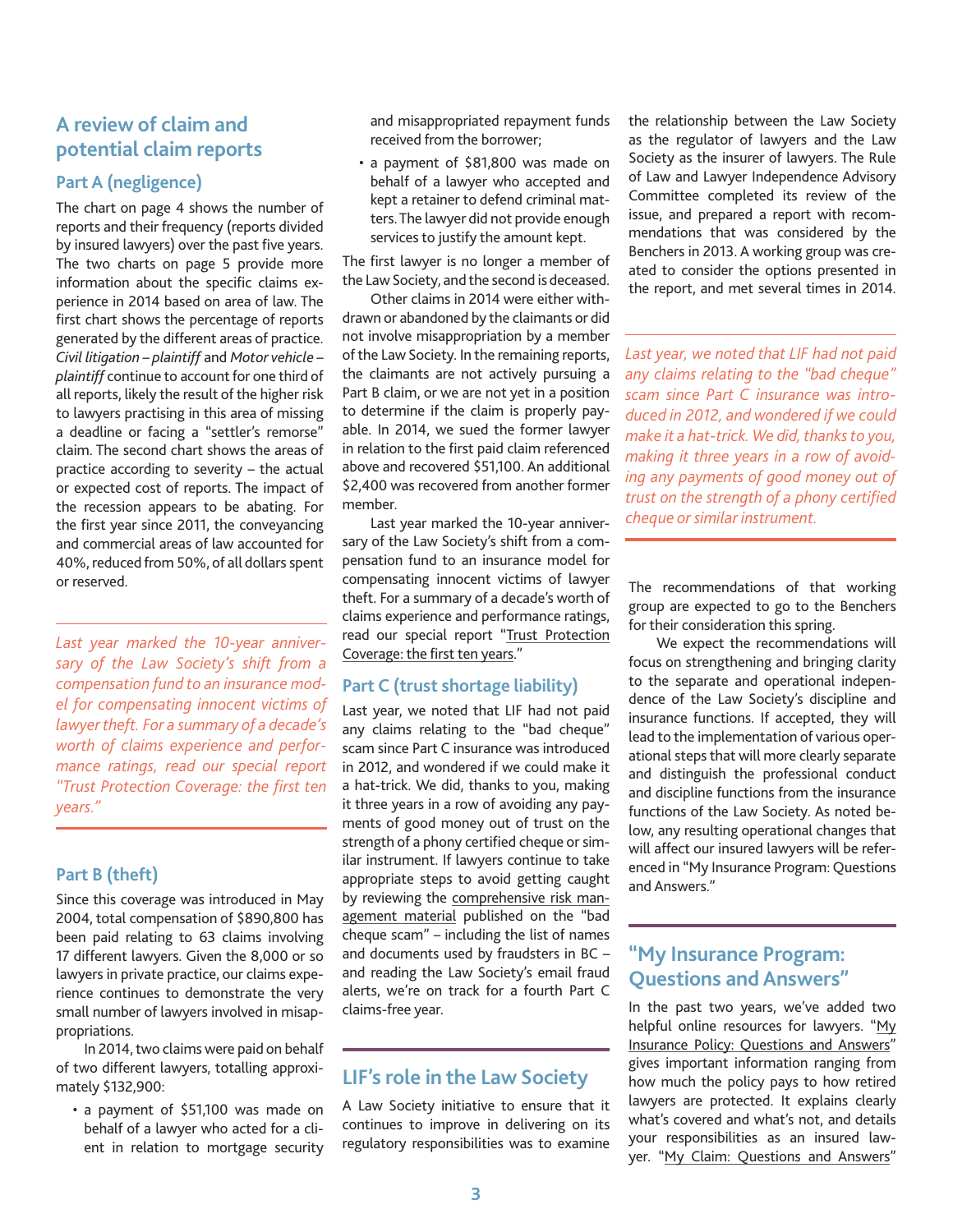## **lawyers insurance fund**



#### NUMBER AND FREQUENCY OF REPORTS

deals with many of the frequently asked questions that our insured lawyers ask about the claims-handling process. Both use straightforward, plain language, to answer questions such as *What exactly is my basic coverage*, *I've just reported. What should – or shouldn't – I do next?* and *Will there be a black mark on my professional record with the Law Society if I report a claim?* 

Stay tuned for the third and final chapter in our online Q&A book. "My Insurance Program: Questions and Answers" will outline the program and its various components – claims management, insurance, underwriting and risk management. It will answer questions about the program such as *What exactly is the Lawyers Insurance Fund?* and *Do I have to pay the insurance fee?* It will also provide information that reflects any operational changes that may be implemented as a result of the working group noted above, to clarify the relationship between LIF and the Law Society's professional regulation groups.

We are always happy to answer questions in person, but hope these FAQs will assist lawyers who like the convenience of accessing information online.

## **Preventing claims: The building blocks of a bulletproof practice**

LIF offers a lot of tips and advice to lawyers on how to avoid making a mistake – or having someone say you did. But this fall, we're going to give you a comprehensive, factual response to the big question: *Where does the risk of a claim truly lie?* And we're going to use big data to answer it  $-15$  years of data, in fact.

Since 2000, we've used a sophisticated coding system to capture the underlying cause of each report of a claim or potential claim. The story from 14,787 reports from BC lawyers allows us to identify the failures on the part of lawyers that lead to claims. Understanding why you are at risk in practice is a first, critical step in any risk management program. By giving you the answer, we hope to position you to identify proactive steps that you can take in your own practice to avoid claims, as well as hone in on material that's relevant to you and your practice, from our "[Preventing](http://www.lawsociety.bc.ca/page.cfm?cid=3822&t=Preventing-Claims)  [claims](http://www.lawsociety.bc.ca/page.cfm?cid=3822&t=Preventing-Claims)" section.

Plan to attend this free webinar, presented by LIF in partnership with the Continuing Legal Education Society of BC. It is scheduled for Tuesday, September 22, 2015, and titled "The Naked Lawyer." [Reg](http://www.cle.bc.ca/onlinestore/productdetails.aspx?cid=1164)[ister now](http://www.cle.bc.ca/onlinestore/productdetails.aspx?cid=1164).

## **2015 and beyond**

Our hope is to maintain the current, modest insurance fee of \$1,750 in 2016. We'll work hard to continue to provide you with solid claims handling, risk management resources and investment returns. But the most effective means of reducing the cost of claims is by lawyers engaging in safe practice. By educating yourself about when and how you are at risk, you can personalize your risk management strategies to cover off the areas in which you are most vulnerable.

Make a resolution to get educated on where risk really lies in your practice, and attend the free webinar on preventing claims.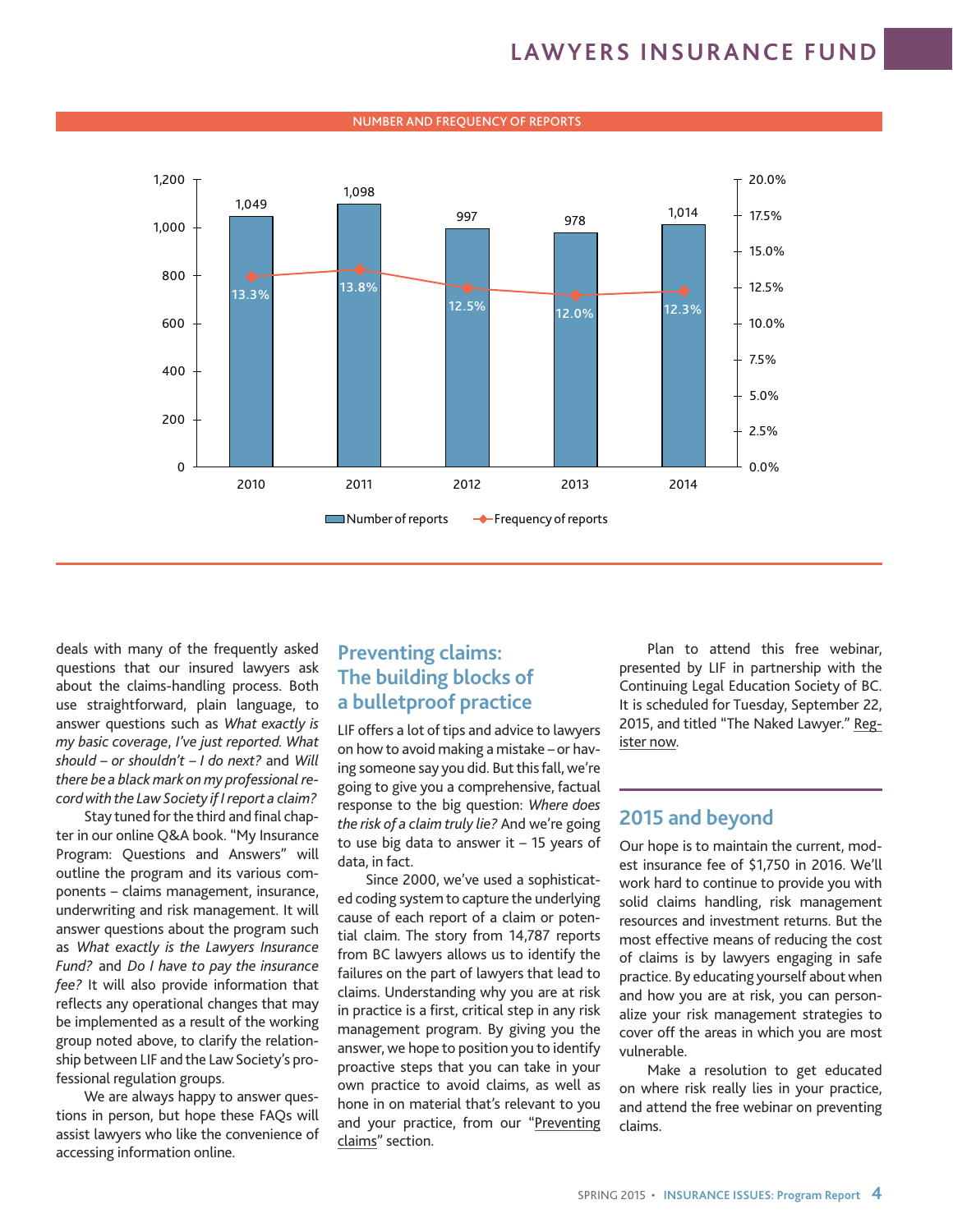## **lawyers insurance fund**

#### FREQUENCY OF REPORTS BY AREA OF LAW – 2014



#### SEVERITY OF REPORTS BY AREA OF LAW – 2014